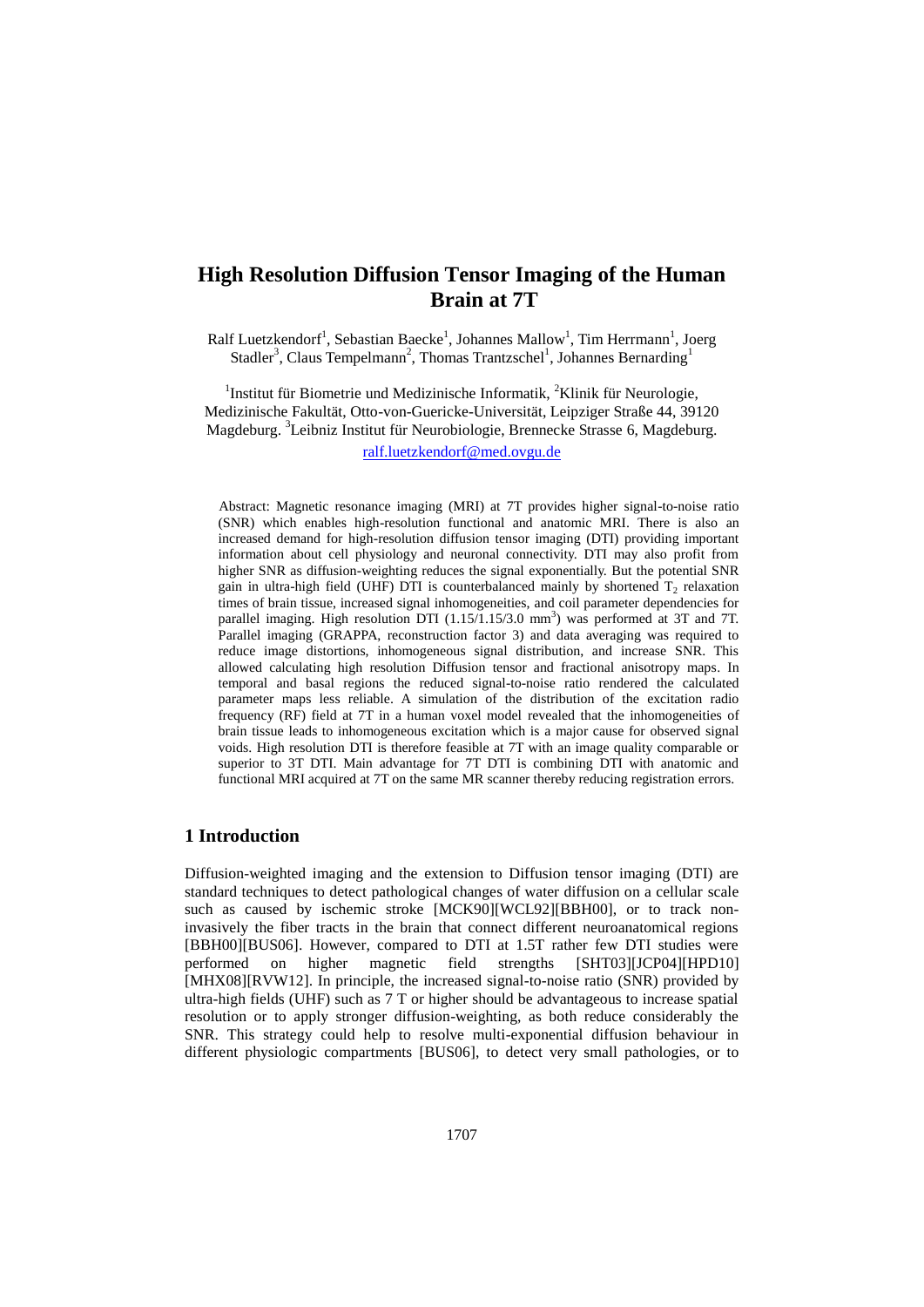analyze crossing neuronal fibers in more detail. However, UHF conditions impose new severe problems such as increased susceptibility artefacts, reduced  $T_2^*$  time, increased specific absorption rate (SAR), increased inhomogeneity of the applied excitation radio frequency (RF) field, and decreased  $T_2$  relaxation times of brain tissue [HAF12] [MRX08] [RVW12]. In particular, the shortened  $T_2$  times and the RF field inhomogeneities are the main obstacles for a straightforward implementation of DTI at UHF which will be discussed in more detail below. Although it was argued that DTI at 7T provides no real advantages to 3T DTI [SZ09] considering the much more costly and technically demanding hard- and software new studies analysed the complex interdependencies between different image acquisition parameters [MHX08][RVW12]. The main advantage of DTI at 7T would be the simultaneous measurement of high resolution anatomic and functional MRI (fMRI) together with high resolution DTI as this could enable to minimize registration errors resulting from performing measurements of the same person on different scanners. Therefore, it should be considered already as a progress if image and data quality at 7T DTI would be comparable to 3T DTI since this would allow to ameliorating the integration of anatomic, functional, and microstructural information.

To acquire acceptable high resolution DTI at ultra-high fields is difficult due to technical and biophysical restrictions: Single shot EPI is as usually used for DTI is sensitive to susceptibility variations within the probe volume. The susceptibility artefacts increase with the strength of the polarizing magnetic field  $(B_0$ -field). Increasing the matrix size prolongs the echo-train length which, due to the stronger field-dependent  $T_2^*$ -decay and off-resonance effects will lead to additional image blurring. When inserting diffusionweighting gradients into the pulse sequence, echo time (TE) is prolonged even more. As  $T_2$  relaxation times of brain tissue shorten with increasing  $B_0$ ,  $T_2$ -decay-related effects will lead to very small SNR especially when applying strong diffusion-weighting. However, combining parallel imaging techniques with partial Fourier imaging enables the acquisition of high resolution DTI at 3T and 7T [JCP04][RVW12]. The increased  $B_0$ leads to additional challenges. At 7T or higher the RF wavelength within biological tissue gets comparable to the dimensions of the examined object. Resulting interference effects lead to inhomogeneous distribution of the RF flip angle within the volume-ofinterest which may cause substantial signal losses [TCB06]. Specially designed measurement sequences such as segmented-readout sequences [HPD10] or special hardware such as phased-array coils with more elements can reduce image distortions but they still suffer from some restrictions such reduced volumes of interest or prolonged examination time. As experimental sequences may also not be generally available to all users the study aimed to investigate whether in vivo DTI of the human brain would be feasible at 7T using standard equipment and a vendor-provided double spin echo DTI sequence (used to reduce eddy current artefacts). For comparison, DTI at 3T was performed using a similar protocol.

To gain more insight the inhomogeneous RF distribution the RF field of an 8 element phased-array coil was simulated and the according signal loss due to deviations from the nominal flip angle were used to estimate the resulting signal losses if using the doublespin echo DTI sequence provided by the vendor.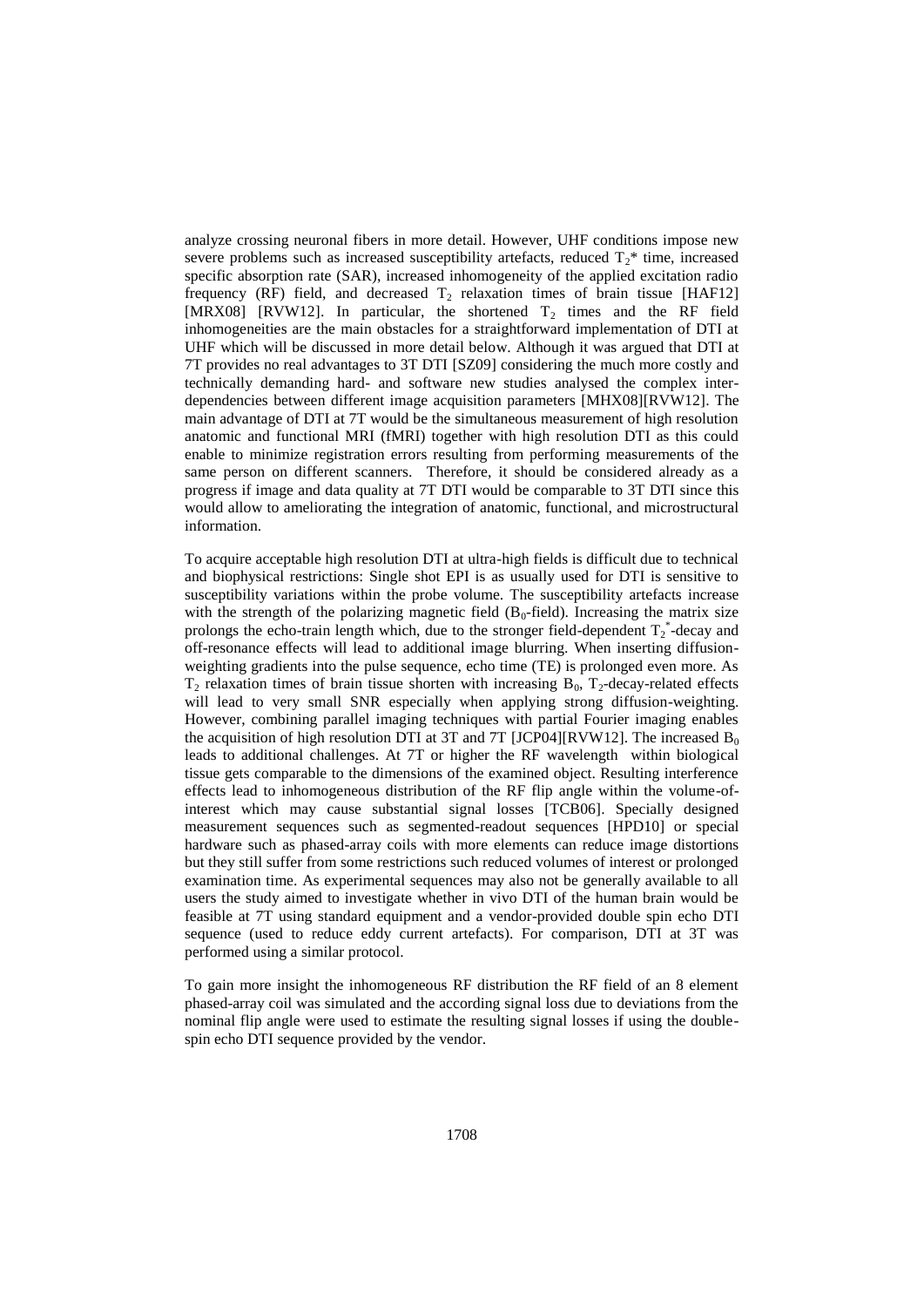## **2 Material and Methods**

#### **2.1 Image acquisition**

Six healthy volunteers were examined after giving written consent according to the local ethics committee of the University Clinic Magdeburg according to the declaration of Helsinki. DTI was performed on a 3T whole body scanner (Trio, SIEMENS, Germany, Syngo VA25A), maximum gradient strength 40mT/m, 8 element phased-array (PA) head coil (Siemens), and a 7T whole body scanner (SIEMENS, Syngo VB12T), maximum gradient strength 38mT/m, 8-element PA head coil (Rapid, Wurzburg, Germany). Each volunteer was examined at 3T before being scanned at 7T. Diffusion-weighting was carried out with 6 directions  $([+X,-Z];[-X,-Z];[-Y,-Z];[-Y,+Z];[-X,-Y];[-X,-Y])$ , or 12 directions ([+X,-0.5Z];[-0.5Y,-Z];[0,5X,-Y];[X,-0.5Y];[-Y,-0.5Z];[0.5X,-Z];[+X,0.5Z]; [0.5Y,-Z];[-X,-Y];[X,0.5Y];[-Y,0.5X];[-0.5X,-Z]), maximum b-value was 3000 s/mm<sup>2</sup>. Image parameters were  $6/8$  partial-Fourier, matrix size  $192<sup>2</sup> (1.15$  mm x 1.15 mm), slice thickness 3 mm, slice distance 10%, field-of-view (FoV) 220 mm,  $TR = 10$  s (3T) resp. 9s (7T), TE = 83 ms (3T) resp. 80 ms (7T). TE was set near to the minimal values of the according sequence parameters. GRAPPA was used for reconstruction.

#### **2.2 Data postprocessing**

Averaging on the MR scanner led to blurring of the image due to an in-plane inter-scan shift between subsequent runs that was not corrected by the vendor-provided sequence. Therefore, all runs had to be acquired as single data sets, and subsequently transferred to an external computer for averaging. In the first step, the images with and without diffusion-weighting were registered separately for each diffusion-weighting direction using a home-built program based on a cross-correlation algorithm implemented in Matlab (xcorr2, Matlab2008, www.mathworks.com). The cross-correlation was calculated by convolving two images and determining the x- and y-shifts where the convolution exhibited a maximum. Images were accordingly shifted and subsequently averaged. Usually, averaging of 4 up to 8 data sets was required for an acceptable image quality. The image quality was determined visually as a reliable quantitative determination of the signal-to-noise ratio (SNR) in multi-channel coil imaging requires special time-consuming measurement protocols which were beyond the duration of our study [DRR08]. The open source software FSL (version 4.1, [http://www.fmrib.ox.ac.uk/fsl/\)](http://www.fmrib.ox.ac.uk/fsl/) was used for calculation of the maps of isotropic apparent diffusion coefficients (ADC), and determination of the principal diffusion directions (PDD). The calculations included extraction of the brain tissue, eddy current correction, and Bayesian estimation of diffusion tensors. No additional post-processing such as smoothing or distortion correction was applied.

#### **2.1 Simulation and analysis of the B1 inhomogeneity**

To estimate how an inhomogeneous the distribution of the radio frequency (RF) excitation may cause signal losses we simulated an 8-element phased-array coil and the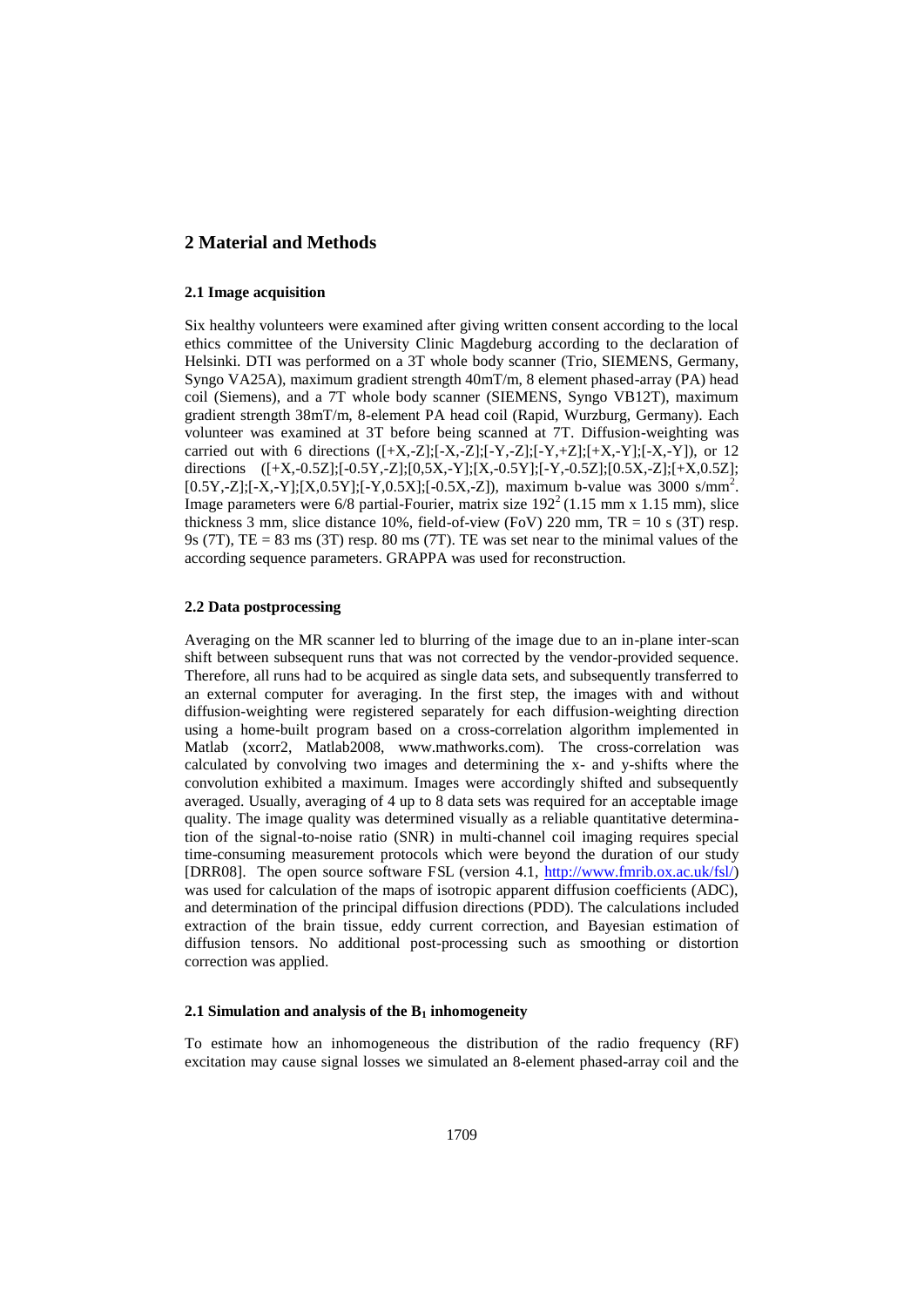according RF field using a commercial software (CST MICROWAVE STUDIO 2009, [http://www.cst.com\)](http://www.cst.com/) [MHC11]. To analyze general effects of inhomogeneously distributed biological tissue on the  $B_1$  field independent of the examined volunteers, a software model of a human head was included into the simulation (HUGO, CST MICROWAVE STUDIO 2009).

Inhomogeneities in the RF field correspond to deviations from the nominal flip angle. The deviations are further amplified by the double-spin echo sequence which underlies the vendor-provided DTI sequence used in this study: the second spin echo  $S_{21}$  at  $TE_2$ within a double spin echo sequence  $(\theta_1 - \theta_2 - \theta_2)$  can be calculated to

$$
S_{21} = M_{SS} \sin(\theta_1) \sin^4\left(\frac{\theta_2}{2}\right) \exp\left(-\frac{TE_2}{T_2}\right), \tag{1}
$$

where  $M_{ss}$  is the steady-state magnetization [HBV99][BKZ04] [RJL07]

$$
M_{SS} (TR, T_1, \theta_1, \theta_2) = M_0 \frac{1 + \text{cos}(\theta_2) - 1 \text{cos}(\theta_2) E_4 + 1 \text{E}_5 - \cos^2(\theta_2) E_3}{1 - \cos(\theta_1) \cos^2(\theta_2) E_3}, \quad [2]
$$

and

$$
E_3 \coloneqq \exp\!\left(-\frac{TR}{T_1}\right)_{\!\!\!1}, E_4 \coloneqq \exp\!\left(-\frac{TE_2}{2T_1}\right)_{\!\!\!1}, E_5 \coloneqq \exp\!\left(-\frac{TR - (TE_1 + TE_2)/2}{T_1}\right)_{\!\!\!1, [3]}
$$

The amplification of a deviation from the nominal flip angle can be estimated by inserting the parameters of the DTI measurement (TE<sub>1</sub> = 35 ms, TE<sub>2</sub> = 85 ms, TR = 9 s, and  $\theta_2=2\theta_1$ ) and relaxation times at 7T with T<sub>1</sub> = 2130 ms (gray matter), T<sub>1</sub> = 1220 ms (white matter),  $T_1 = 4400$  ms (cerebrospinal fluid), and  $T_2 = 59$  ms (gray matter),  $T_2 = 54$ ms (white matter),  $T_2 = 2000$  ms (cerebrospinal fluid) according to [RJL07].

#### **3 Results**

The simulation shows that the excitation is quite homogeneous in the central part of the volume of the coil (fig. 1a). Introducing the commercial voxel model HUGO with dielectric properties similar to those of human brain tissue changes the magnetic part of the RF excitation field (proportional to the  $B_1$  field) grossly. This is due to the shortened wavelength within biological tissue and the inhomogeneous distribution of the biological tissue within the skull exhibiting compartments filled with gray matter, white matter, blood, and cerebrospinal fluid. In the simulation, local reductions of the  $B_1$  field down to about 50% of the surrounding parts can be seen (fig. 1 b). Similar effects can be seen on the in-vivo measurements (fig. 1d,e). Especially on the diffusion-weighted image (fig. 1e) the temporal and frontal parts are prone to signal losses or distortions.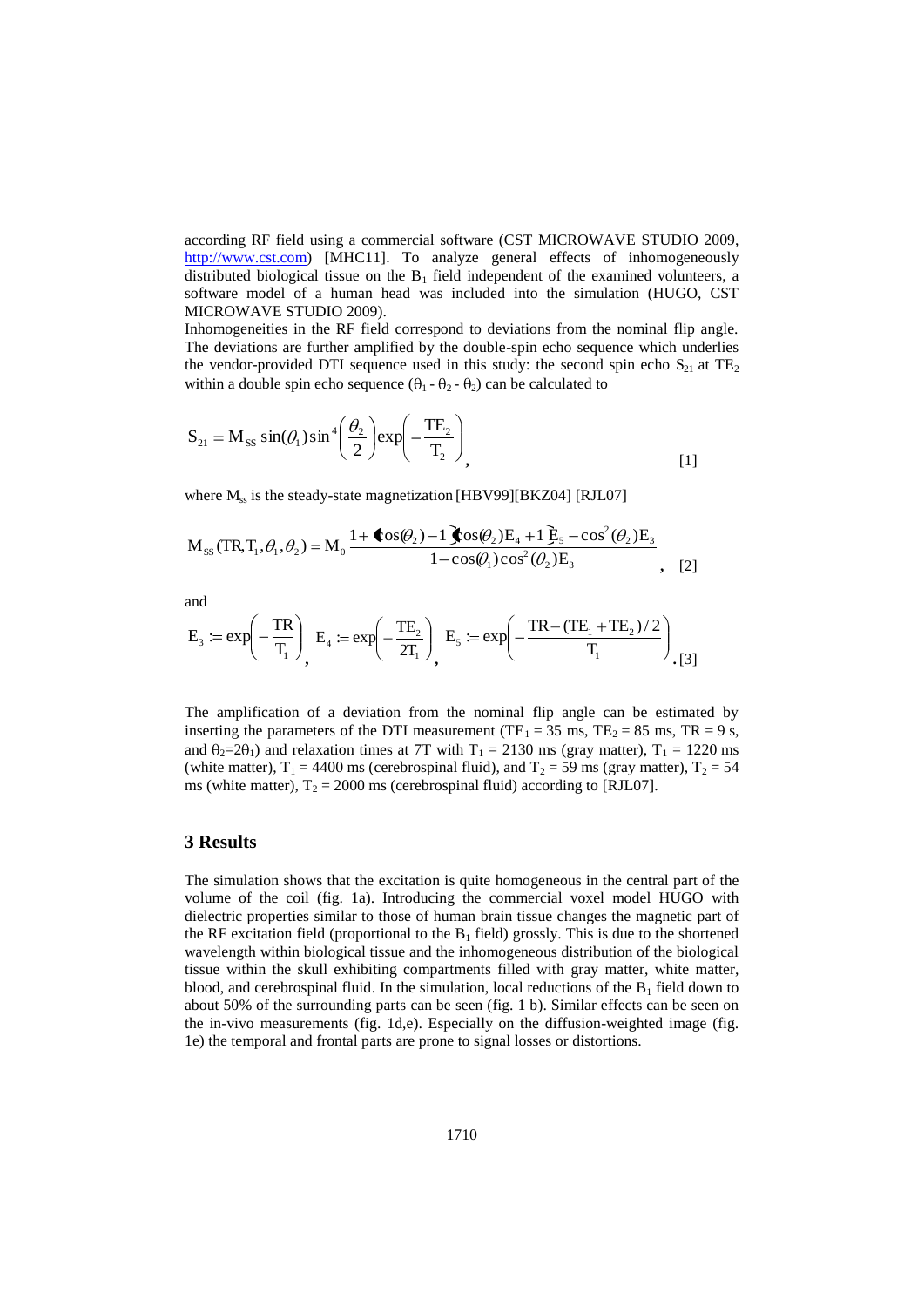

**Figure 1:** Simulation of an 8-element phased-array coil, the according distribution of the electromagnetic excitation field, and the influence of a biological load on the excitation field. (a-c) One representative slice of the magnetic part of the excitation field generated by an 8-element phased-array transmit/receive coil. The colors encode logarithmically for the field strength. (a) field distribution without load. (b) Inserting the head of the HUGO Human Body Model (model depicted by light-gray lines) leads to an inhomogeneous distribution for the excitation field with local signal reductions of up to 45% relative to the surrounding areas (black arrows). (c) For better visualization the color encoding of (b) was contrast-optimized and the overlay of the HUGO software model was removed. (d, e) Representative slice of a  $T_2$ -weighted double-spin echo image without (d) and with diffusion weighting (e); local signal reductions (arrows) are further amplified by diffusion-weighting leading to strong signal losses.

The major improvement of the image quality was achieved by applying parallel imaging. A GRAPPA factor of 2 reduced TE to about 95 ms while GRAPPA 3 led to a TE of about 85 ms. This in turn reduced the echo train length and thereby the EPI-related distortion artefacts. At GRAPPA 4 the image quality deteriorated again due to increased noise. As diffusion-weighting increases TE additional SNR loss the fore-mentioned effects were even more critical. Interestingly in part of the examinations, we observed local signal voids (fig. 1d, 1e) even when applying parallel imaging with GRAPPA 2 or 3. These signal variations seemed to depend partly on the individual anatomy, coil filling, or precise position of the head in the coil. The main cause for the signal variations were probably  $B_1$  inhomogeneities. This is supported by the simulation of the RF field under load conditions (fig. 1b, 1c) as well as the calculation how these deviations from the actual flip angle of the excitation RF field were amplified by the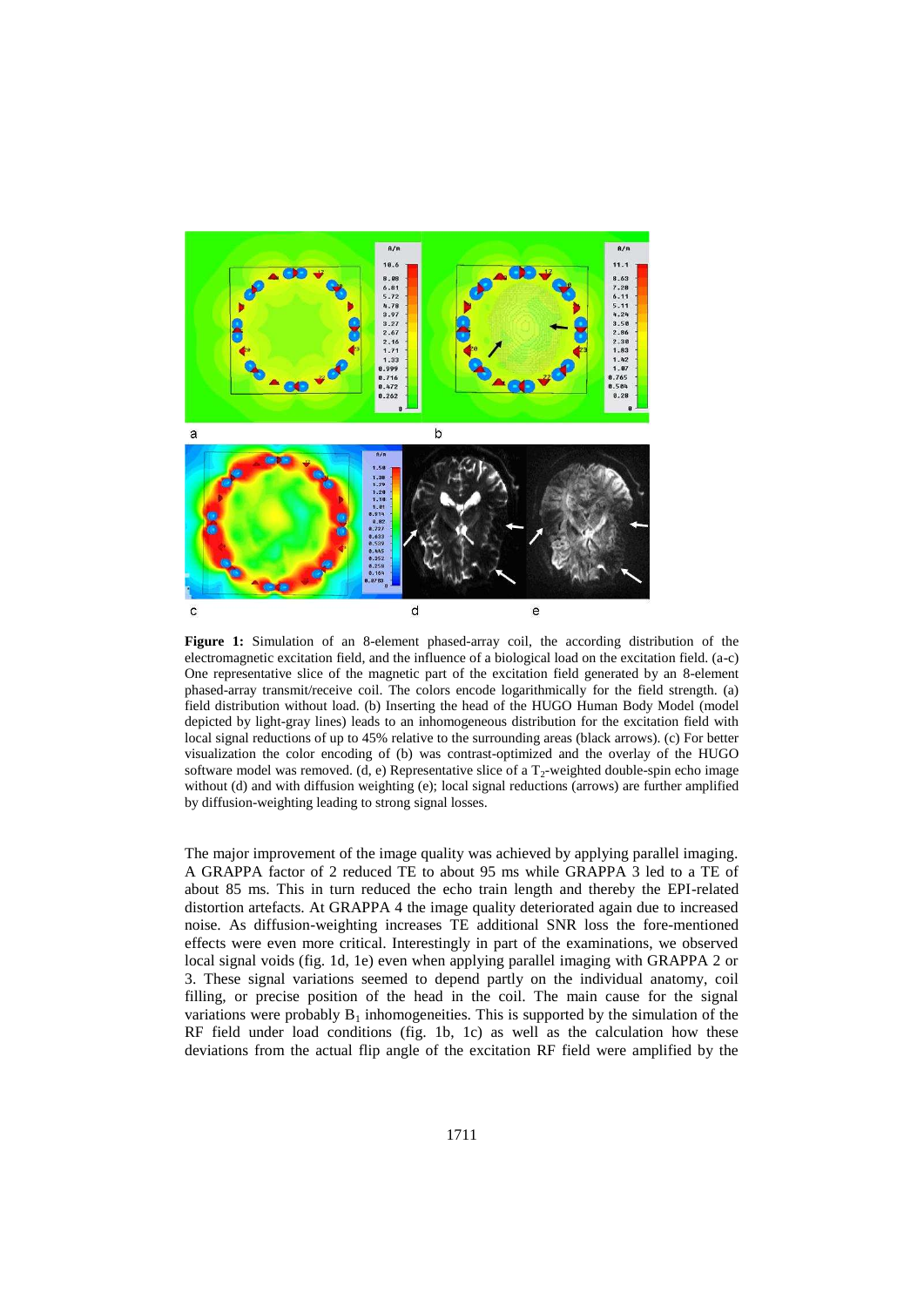double spin echo sequence. According to eq. 1-3, a drop of the actual flip angle to 50% of the nominal flip angle will lead to a reduction of the nominal signal  $(S_{21})$  to about 20%. This initial signal drop is reduced further after turning on diffusion-weighting which decreases the signal exponentially. Regions with reduced initial signal may therefore exhibit almost no signal in DTI (fig. 1e) leading to unreliable calculations of parameters such as apparent diffusion coefficients (ADC) or diffusion tensors.



**Figure 2:** DTI with optimized parameters at 7T (GRAPPA 3, average of 8 data sets. Upper row: no diffusion weighting; lower row: diffusion weighted images, b=800 s/mm<sup>2</sup>). Two out of twelve consecutive axial slices are displayed. The frontal sinus cause increasing distortions in the cranial images.



**Figure 3:** Color-encoded maps of the principal diffusion tensor direction (PDD maps) at 3T (left) and 7T (middle), calculated from two images (b-factor 0 and 800 s/mm², 12 directions as described in methods**,** GRAPPA factor 3). Red, green, and blue encode for the diffusion in (x, y, z)-direction according to the description in [\(http://www.fmrib.ox.ac.uk/fsl/fslview/dti.html\)](http://www.fmrib.ox.ac.uk/fsl/fslview/dti.html). The noise in main fiber tracts such as corpus callosum is less at 7T then at 3T. The right image shows the reconstructed motor pathway (light blue) using 7T DTI data overlaid on brain (light red).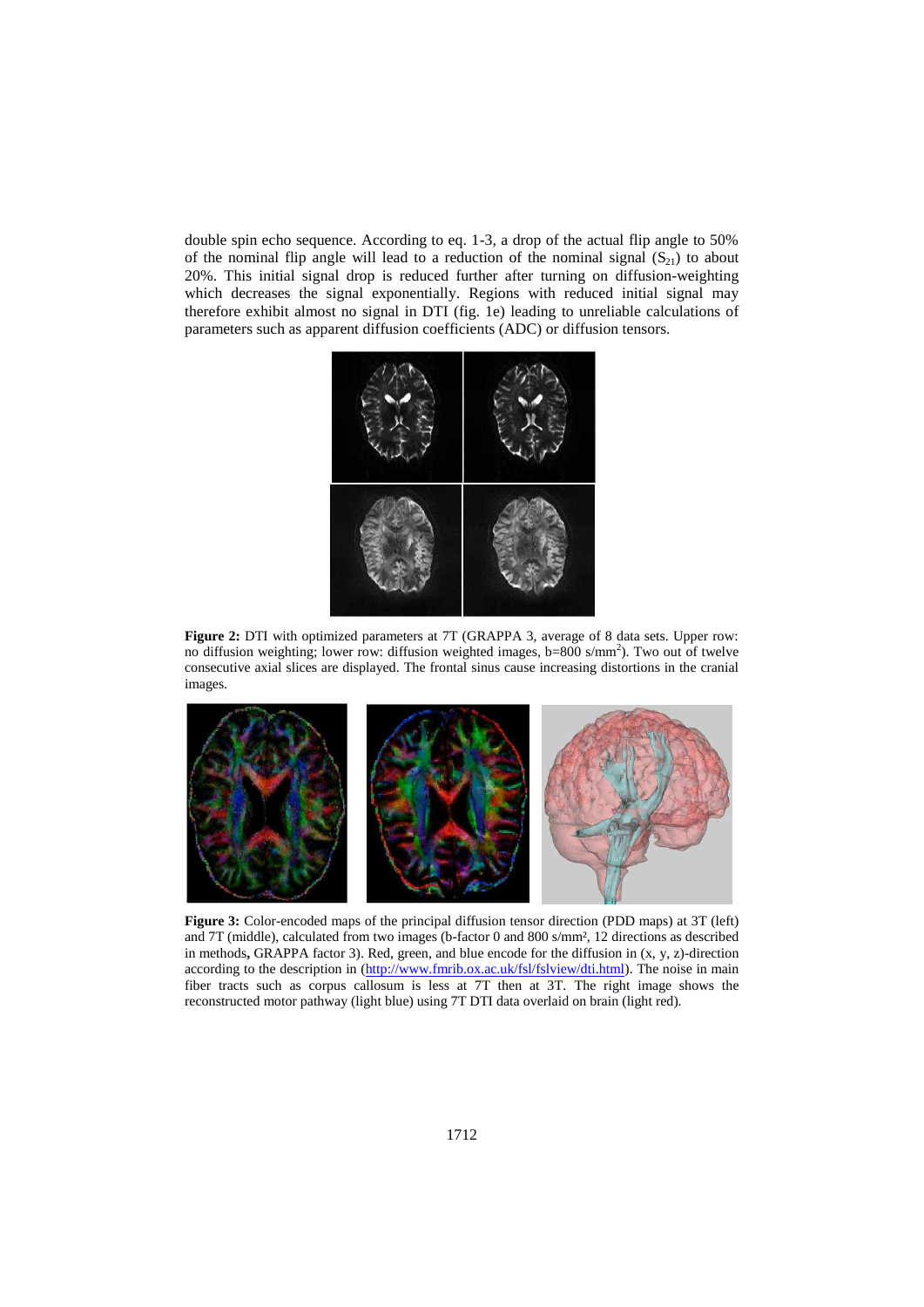With the available standard equipment and the vendor-provided double-echo sequence a value of  $b = 800 \text{ s/mm}^2$  led to the best compromise between diffusion-weighting required for calculation of the ADC-values, and acceptable SNR. Higher b-factors increased TE and led to additional signal losses. We found that a matrix size of  $192<sup>2</sup>$  and averaging 4 to 8 data sets represented a good compromise between the time required for data acquisition and increase of SNR in regions with signal drops (fig. 2). For comparison maps of the principal diffusion tensor direction (PDD maps) of a representative volunteer are shown in fig. 3.

### **4 Discussion and conclusion**

The simulation of the electromagnetic fields showed that signal voids are due to a complex interaction between different parameters govering UHF MRI. (1) While in air the Larmor frequency of 297 MHz (7T) leads to a wavelength of approximately 1 m this wave length is considerably shortened in biological tissue due to the increase of the dielectric constant in water (vacuum:  $\varepsilon_r = 1.0$ , water:  $\varepsilon_r = 80$ ). This may lead to interferences and standing wave effects with concomitant signal voids. (2) Deviations from the nominal flip angle are also amplified since diffusion-weighting requires refocusing pulses. Reducing eddy-current effects by applying double-refocused spin echo sequences may amplify strongly the applied RF field. For a single loop element this was analyzed in great detail [RVW12] and it was shown that the different parameters depend strongly from each other. (3) Applying advanced techniques such as q-ball imaging requires shortening of TE as  $T_2$ -values of brain tissue are shorter at 7T than at 3T. It may be speculated whether segmenting the individual anatomy allowing to generate an individual voxel model may help to correct for the observed signal losses in the temporal and basal brain regions. However, as this was not yet realized in our project a potential increase in image quality using this strategy remains open for future projects.

Concerning the measurement protocol, the largest improvement will result by reducing the inherent  $B_1$  inhomogeneity and shortening the echo time. As the probe volumes are in the order of the excitation RF wavelength under load conditions, flip angles within the object are ill-defined which in turn can cause significant signal losses amplified by the inherent SNR reduction due to diffusion-weighting (fig.1d,e). Additionally, the signal voids seemed to depend on the individual anatomy, coil filling and precise position of the head in the coil. A similar observation was made by Truong et al. [TCB06] who provided a thorough analysis how the different factors influence signal behaviour in ultra-high field MRI. At 8T large deviations between nominal flip angles of 90°/180° were measured leading to real flip angles ranging from 102°/214° to 47°/94°. Accordingly, substantial local signal losses were detected already for single echo spin echo sequences [TCB06]. This effect is even more amplified in double spin echo sequences such as in the underlying vendor-provided DTI sequence of our project. It may therefore be concluded that observed signal losses are mainly due to locally reduced excitation energies that are additionally amplified by the double spin echo and the shortened  $T_2$  relaxation times at ultra-high field conditions.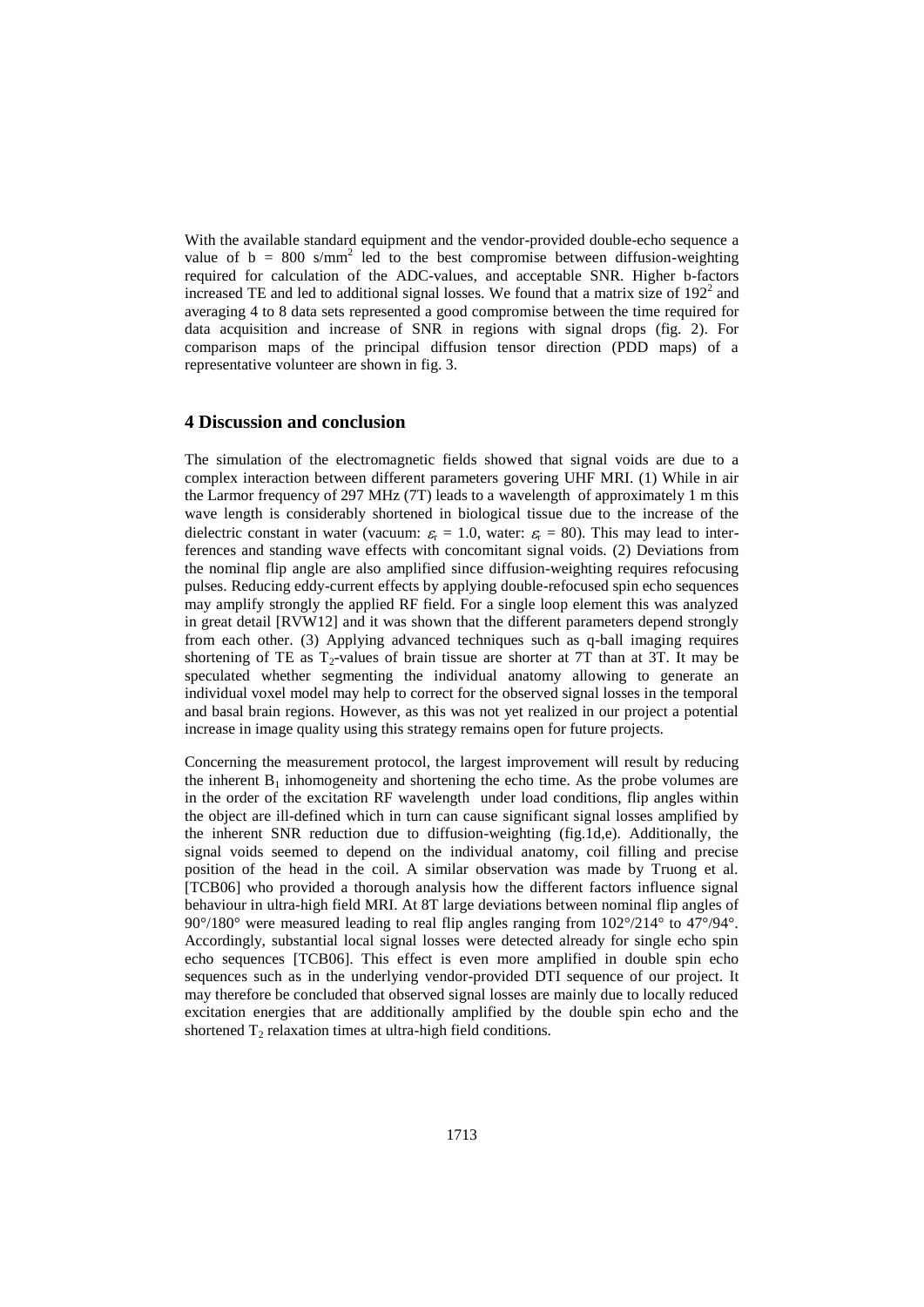This shortening of the  $T_2$  relaxation times is the second main restriction of DTI at ultrahigh field. Both insertion of refocusing pulses for eddy current correction and applying diffusion gradients prolong considerably the echo time, especially in the applied double spin echo sequence, leading to severe signal losses. Therefore, the main strategy to improve DTI at ultra-high fields consists in shortening echo time by applying diffusionweighting sequences with a single refocusing pulse [Fi09], increasing gradient power to shorten diffusion gradient durations, or using phased-array coils with more coil elements [LBS09]. However, these strategies impose severe technical and costly needs on the hardware. The inherent SNR loss due to increasing the GRAPPA factor may be counterbalanced by the increased SNR provided by the higher field strengths, or by applying more directions of the diffusion-encoding gradients although the latter strategy prolongs total examination time considerably.

The increased physiological noise at higher field strengths [HJS11] imposes also restrictions on the SNR gain at 7T but figure 3 demonstrates that a reliable determination of the principal directions of the diffusion tensor is feasible in good quality at 7T. Recently, segmented EPI showed very promising results for DTI at 7T but at the expense of longer acquisition times and smaller volume [HPD10]. To what extend the image quality can be increased by the use of phased-array coils with more elements and applying single echo DTI sequences as well as higher gradients has also to be analyzed in future experiments. Additional sequence optimization such as segmented read-out techniques [HPD10], optimized pulses, or reducing TE by applying diffusion-weighted sequences with a single refocusing pulse [Fi09] may also improve image quality. Stronger diffusion encoding gradients will also be advantageous as this allows shortening the gradient duration. It is therefore to be expected that DTI at 7T and higher can be improved significantly to fully exploit the advantages of ultra-high fields.

One may question whether the results merit the considerably higher technical efforts of DTI at ultra-high field MRI. The answer is clearly positive. The study (fig. 3) demonstrated that single-shot EPI-based DTI at 7T using standard 8-channel phasedarray coils and the vendor-provided double-spin echo DTI sequence led to diffusionweighted images with good quality. However, parallel imaging is indispensable to reduce susceptibility artefacts and distortions both at 3T and 7T [JCP04][HPD10], and parallel imaging factors between 2 and 3 are best suited to strongly reduce EPI-related artefacts while still preserving a good SNR. The SNR was better in 7T DTI than in 3T except for some frontal, temporal and basal brain regions.The main fiber tracts such as the corpus callosum showed most impressively the advantage of 7T over 3T (fig. 3) which was also found by other studies [MHX08]. Additionally, even reaching the same image quality at 7T as in lower  $B_0$  fields will already be advantageous: combining highresolution DTI with complementary information such as high-resolution functional or anatomic imaging on the same MR scanner [BUS06][MSZ08][BUS06] will profit from the fact that data acquired at the same scanner in the same session will greatly reduce registration errors. This allows taking advantage of the inherent higher SNR at 7T to increase the resolution, and therefore to gain more details about anatomic, functional, and physiologic mechanisms such as functional connectivity except for the above mentioned brain regions with increased distortion effects.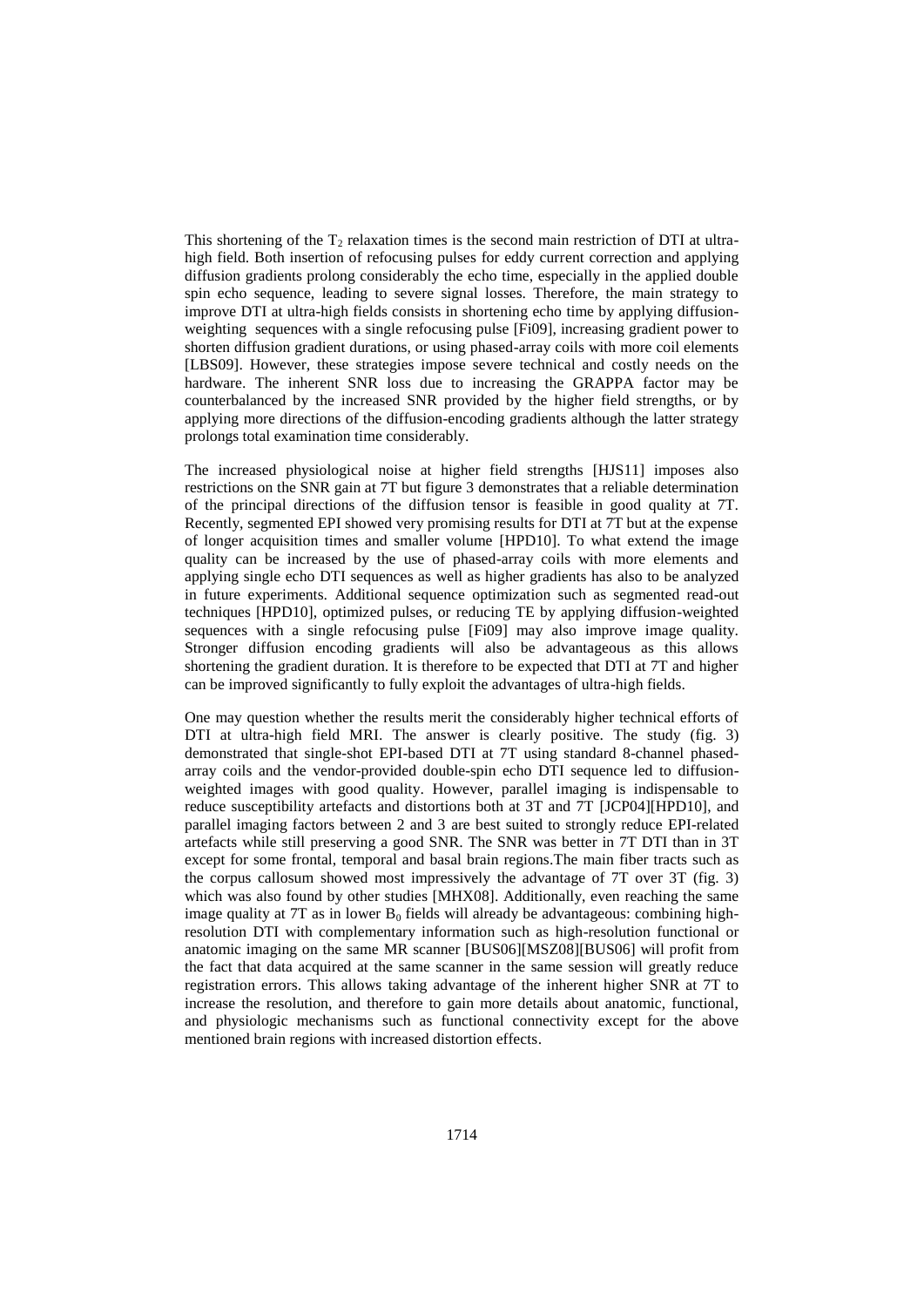We want to thank Dr. Juergen Braun for the helpful discussions.

We acknowledge a grant of the German Research Foundation (DFG, Be 1824/8-1).

#### **References**

|         | [BBH00] Bernarding, J.; Braun, J.; Hohmann, J.; Mansmann, U.; Hoehn-Berlage, M.;<br>Stapf, C. Et al.: Histogram-based characterization of healthy and ischemic brain<br>tissues using multiparametric MR imaging including apparent diffusion<br>coefficient maps and relaxometry. In: Magn Reson Med 43, 2000; S. 52–61. |
|---------|---------------------------------------------------------------------------------------------------------------------------------------------------------------------------------------------------------------------------------------------------------------------------------------------------------------------------|
| [Bi03]  | Le Bihan, D.: Looking into the functional architecture of the brain with<br>diffusion MRI. In: Nat. Rev. Neurosci 4 (6), 2003; S. 469–480.                                                                                                                                                                                |
| [BKZ04] | Bernstein M.A.; King, F.K.; Zhou X.J. (Hg.): Handbook of MRI Pulse<br>Sequences: Elsevier Academic Press, 2004.                                                                                                                                                                                                           |
| [BPP00] | Basser, P. J.; Pajevic, S.; Pierpaoli, C.; Duda, J.; Aldroubi, A.: In vivo fiber<br>tractography using DT-MRI data. In: Magn Reson Med 44 (4), 2000; S. 625-<br>632.                                                                                                                                                      |
|         | [BUS06] Le Bihan, D.; Urayama, S.; Aso, T.; Hanakawa, T.; Fukuyama, H.: Direct and<br>fast detection of neuronal activation in the human brain with diffusion MRI. In:<br>Proc. Natl. Acad. Sci. U.S.A 103 (21), 2006;S. 8263-8268.                                                                                       |
| [Fi09]  | Finsterbusch, J.: Eddy-current compensated diffusion weighting with a single<br>refocusing RF pulse. In: Magn Reson Med 61 (3), 2009; S. 748–754.                                                                                                                                                                         |
| [GSB07] | Gilbert, G.; Simard, D.; Beaudoin, G.: Diffusion Tensor MRI: Combination of<br>Signals from Phased Array Coils. In: Proceedings of the joint annual meeting of                                                                                                                                                            |

- the ISMRM-ESMRMB, Berlin, 2007; S. 6. [HAF12] Heidemann R.M.; Anwander A.; Feiweier T.; Knösche T.R.; Turner R.: Kspace and qspace: combining ultra-high spatial and angular resolution in diffusion imaging using ZOOPA at 7T; Neuroimage 60(2), Epub 2012 Jan9.
- [HBV99] Haacke, E.M.; Brown, R.W.; Thompson, V.R.: Magnetic Resonance Imaging: Physical Principles and Sequence Design: Wiley & Sons, 1999.

PMID:22245337, 2012; S. 967-978.

[HJS11] Hutton, C.; Josephs, O.; Stadler, J.; Featherstone, E.; Reid, A.; Speck, O. et al.: Theimpact of physiological noise correction on fMRI at 7 T. In: Neuroimage 57 (1), 2011; S. 101–112.